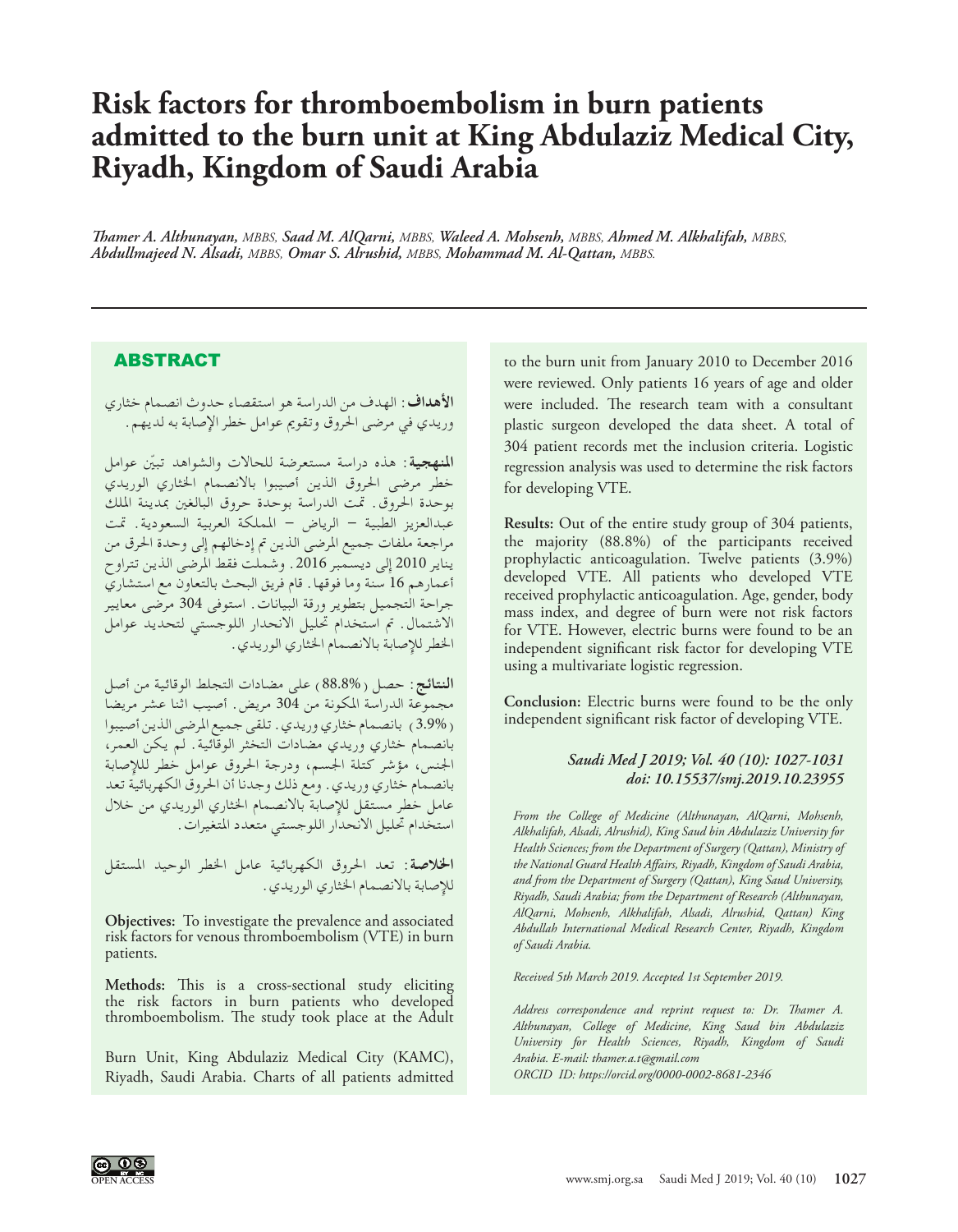There is an increased risk of venous thromboembolism<br>(VTE) development in burn patients, which is<br>conceally attributed to their hypercoexulable state  $\frac{1}{2}$ generally attributed to their hypercoagulable state.<sup>1</sup> Venous thromboembolism, also known as deep vein thrombosis (DVT), mostly occurs in the deep veins of the thighs or legs. The main concern related to the development of DVT is clot fragmentation and embolus formation leading to pulmonary embolism (PE). Burn patients fulfill all 3 factors stated in Virchow's triad of thrombosis which consists of changes in blood flow, injury to the endothelial layer of the vessels, and alterations in the components of blood known as hypercoagulability.[2](#page-3-1) In addition, burn patients frequently have a significant increase in their platelet count.[1](#page-3-0) However, the reported rates of VTE among burn patients in the literature varied greatly between 0.25-25%.<sup>[3](#page-3-2)[-5](#page-3-3)</sup> Prophylactic anticoagulation for burn patients is still controversial not only because the reported rates are variable, but also because of the fear of complications associated with anticoagulation.<sup>[1](#page-3-0),[6-](#page-3-4)[10](#page-3-5)</sup>

The aim of this study was to estimate the rate of VTE in burn patients and determine the risk factors associated with such events.

**Methods.** A cross-sectional study was conducted to assess the rate and risk factors of burn patients who developed thromboembolism. Ethical approval was obtained from King Abdullah International Medical Research Center. Consent from patients was not required. After obtaining the Institutional Review Board (IRB) approval, the Plastic Surgery Division provided a list of patients' medical record numbers admitted to the burn unit from January 2010 to December 2016. The study was conducted in the Adult Burn Center of King Abdulaziz Medical City, Riyadh, Saudi Arabia. The center contains 8 acute intensive care unit (ICU) beds, an operation room, and 3 outpatient clinics.

The study included the medical records of all adult burn patients, 16 years and older, who were admitted to the burn unit between 2010 and 2016. Of the total 539 patients, 204 were ineligible due to their age, while 31 patents' files were missing and their status of eligibility is unknown. Hence, the remaining 304 patients made our study population.

This was a chart review and the research team collected the data from patients' files after developing a data sheet. Data collected were the use of prophylactic

**Disclosure**. Authors have no conflict of interests, and the work was not supported or funded by any drug company.

anticoagulation, patients' body mass index (BMI), co-morbidities, type of burn, degree of burn, total body surface area of burn (TBSA), development of septicemia, blood transfusions, intubation, and surgical procedures. The outcome variable was developing thromboembolism (DVT or PE).

*Statistical analysis.* Microsoft Excel was used for data entry, and the data were analyzed by the Statistical Package for Social Sciences for Windows, version 22.0 (IBM Corp, Armonk, NY, USA). Frequencies and percentages were used for categorical data, for example co-morbidities, and gender. Mean and standard deviation were used for numerical data, such as age. For inferential statistics, we used t-test to compare numerical data between patients with and without thromboembolism, and the Fisher-exact test to compare categorical data between patients with and without thromboembolism. We used univariate logistic regression analysis to assess the risk factors, and multivariate logistic regression to assess the independent risk factors. The level of significance in this study was <0.05.

**Results.** The results of the demographic data are shown in **Table 1**. Of the overall number of patients (304), 3.9% (12 patients) developed VTE. All

Table 1 - The results of the demographic patients' data  $(N=304)$ .

| Variables                                                                       |             | n(%)          |  |
|---------------------------------------------------------------------------------|-------------|---------------|--|
| Gender                                                                          |             |               |  |
| Male                                                                            | 213         | (70.1)        |  |
| Female                                                                          | 91          | (29.9)        |  |
| Age (mean $\pm$ SD)                                                             |             | 35.13 (15.05) |  |
| Obesity                                                                         |             | 112 (36.84)   |  |
| Type of burn                                                                    |             |               |  |
| Flame burn                                                                      | 210         | (69.1)        |  |
| Scald burn                                                                      | 43          | (14.1)        |  |
| Chemical burn                                                                   | 30          | (9.9)         |  |
| Electrical burn                                                                 |             | 16(5.3)       |  |
| Contact burn                                                                    | 5           | (1.6)         |  |
| Degree of burn                                                                  |             |               |  |
| 2nd degree                                                                      |             | 150 (49.3)    |  |
| 3rd degree                                                                      |             | 141 (46.4)    |  |
| 4th degree                                                                      | $7^{\circ}$ | (2.3)         |  |
| Lower limb involvement                                                          |             | 228 (75.0)    |  |
| Intubation during the course of<br>treatment                                    |             | 125(41.1)     |  |
| Procedure                                                                       | 103         | (33.9)        |  |
| DVT prophylaxis                                                                 | 270         | (88.8)        |  |
| Drug of DVT prophylaxis                                                         |             |               |  |
| Heparin                                                                         | 263         | (86.5)        |  |
| Enoxaparin                                                                      | 7           | (2.3)         |  |
| Data are presented as numbers and percentage (%).<br>DVT - deep vein thrombosis |             |               |  |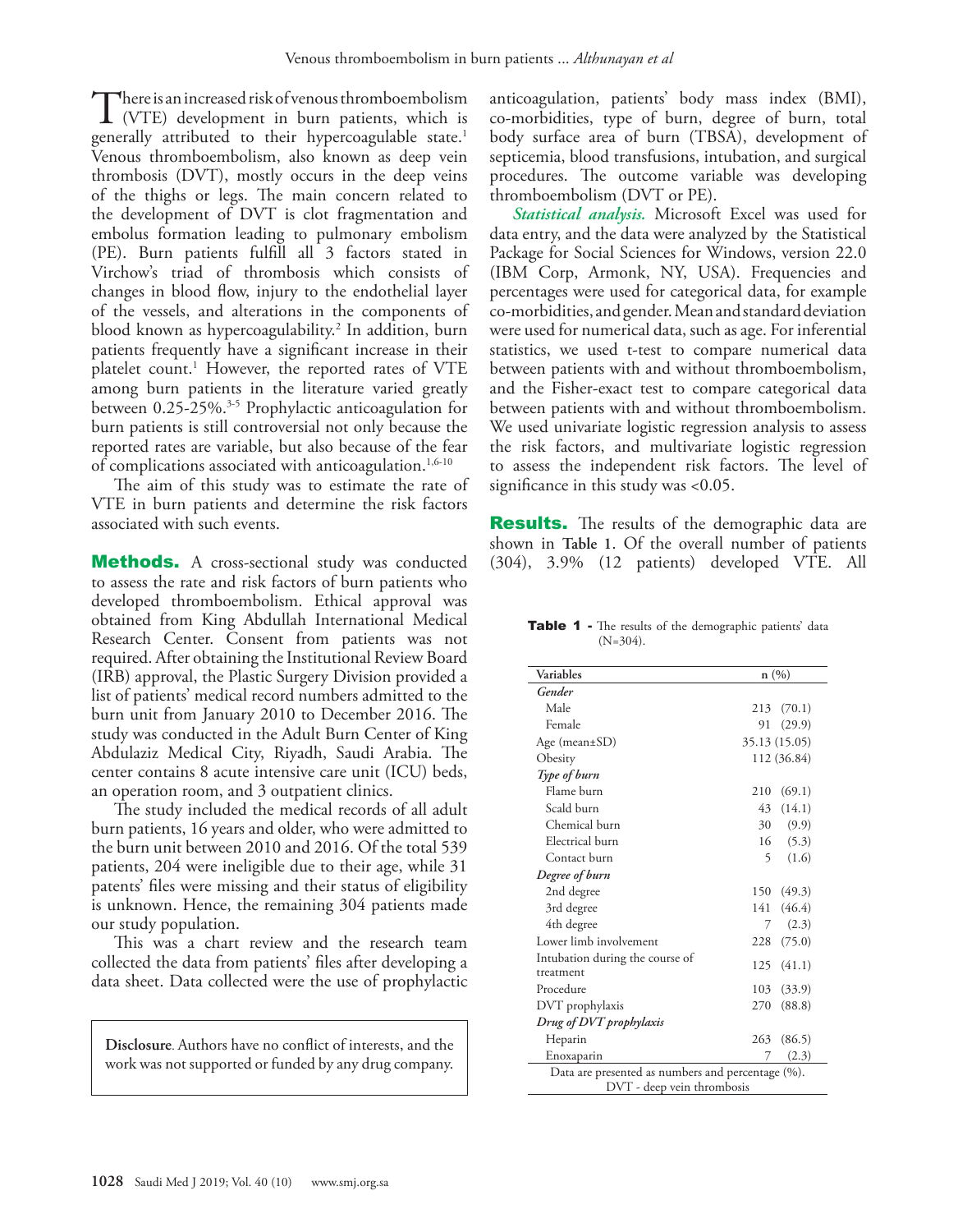patients who developed VTE received prophylactic anticoagulation, heparin was used in 11 patients, and the remaining patient received enoxaparin. Deep vein thrombosis prophylaxis was given to 88.8% of total

Table 2 - Univariate logistic regression analysis for risk factors of venous thromboembolism among burn patients admitted to the burn unit.

| <b>Risk factors</b>                                                             | <b>VTE</b>       | No VTE<br>n(%) | <b>OR</b>        | 95% CI for<br><b>OR</b>      | $P$ =value |  |  |
|---------------------------------------------------------------------------------|------------------|----------------|------------------|------------------------------|------------|--|--|
| Not taking                                                                      | n (%)            |                |                  |                              |            |  |  |
| thromboembolism                                                                 |                  |                |                  |                              |            |  |  |
| prophylactic                                                                    | $\mathbf{0}$     | 244 (100)      | $\boldsymbol{0}$ |                              | 0.998      |  |  |
| medication                                                                      |                  |                |                  |                              |            |  |  |
| Hypertension                                                                    |                  |                |                  |                              |            |  |  |
| Yes                                                                             | 3(25.0)          | 38 (13.0)      | 2.23             | $0.58 - 8.60$                | 0.245      |  |  |
| No <sup>†</sup>                                                                 | 9(75.0)          | 254 (87.0)     | $\mathbf{1}$     |                              |            |  |  |
| Diabetes mellitus                                                               |                  |                |                  |                              |            |  |  |
| Yes                                                                             | 4 (33.3)         | 40 (13.7)      | 3.15             | 0.91-10.95                   | 0.071      |  |  |
| No <sup>†</sup>                                                                 | 8(66.7)          | 252 (86.3)     | 1                |                              |            |  |  |
| Ischemic heart disease                                                          |                  |                |                  |                              |            |  |  |
| Yes                                                                             | (8.3)<br>1       | 14<br>(4.8)    | 1.81             | 0.22-14.98                   | 0.584      |  |  |
| $No^{\dagger}$                                                                  | 11 (91.7)        | 278 (95.2)     | 1                |                              |            |  |  |
| Obesity                                                                         |                  |                |                  |                              |            |  |  |
| Yes                                                                             | 8(66.7)          | 104 (37.0)     | 3.4              | 1.00-11.58                   | $0.049*$   |  |  |
| No <sup>†</sup>                                                                 | 4(33.3)          | 177 (63.0)     | 1                |                              |            |  |  |
| Smoking                                                                         |                  |                |                  |                              |            |  |  |
| Yes                                                                             | $\boldsymbol{0}$ | 7(2.4)         | $\mathbf{0}$     |                              | 0.999      |  |  |
| No <sup>†</sup>                                                                 | 12 (100)         | 285 (97.6)     | 1                |                              |            |  |  |
| Gender                                                                          |                  |                |                  |                              |            |  |  |
| Female                                                                          | 5(41.7)          | 86 (29.5)      | 1.71             | 0.53-5.54                    | 0.370      |  |  |
| Male <sup>†</sup>                                                               | 7(58.3)          | 206 (70.5)     | $\mathbf{1}$     |                              |            |  |  |
| Patient intubated                                                               |                  |                |                  |                              |            |  |  |
| Yes                                                                             | 9(75.0)          | 116 (39.7)     | 4.55             | 1.21-17.16                   | $0.032*$   |  |  |
| No <sup>†</sup>                                                                 | 3(25.0)          | 176 (60.3)     | 1                |                              |            |  |  |
| Septicemia                                                                      |                  |                |                  |                              |            |  |  |
| Yes                                                                             | 9(75.0)          | 61(21.2)       | 11.16            | 2.93-42.50                   | $< 0.001*$ |  |  |
| No <sup>†</sup>                                                                 | 3(25.0)          | 227 (78.8)     | 1                |                              |            |  |  |
| Degree of burn                                                                  |                  |                |                  |                              |            |  |  |
| 2nd degree <sup>†</sup>                                                         | 3(25.0)          | 139 (50.0)     | 1                |                              |            |  |  |
| 3rd degree                                                                      | 7(58.3)          | 134 (48.2)     | 2.42             | $0.61 - 9.56$<br>2.51-136.83 | 0.217      |  |  |
| 4th degree                                                                      | 2(16.7)          | 5(1.8)         | 18.53            |                              | $0.004*$   |  |  |
| Type of burn<br>Flame burn <sup>†</sup>                                         | 7(58.3)          | 203 (83.2)     | 1                |                              |            |  |  |
| Chemical burn                                                                   | (8.3)<br>1       | 29 (11.9)      | 1                | $0.12 - 8.24$                | 1.000      |  |  |
| Electrical burn                                                                 | 4(33.3)          | 12(4.9)        | 9.67             | 2.48-37.64                   | $0.001*$   |  |  |
| TBSA $\leq 25^{\dagger}$                                                        | 2(16.7)          | 165 (57.1)     | $\mathbf{1}$     |                              |            |  |  |
| TBSA > 25                                                                       | 10 (83.3)        | 124 (42.9)     | 6.65             | 1.43-30.91                   | $0.016*$   |  |  |
| Burn % of leg                                                                   |                  |                |                  |                              |            |  |  |
| $\leq 20^{\dagger}$                                                             | 1(25.0)          | 72 (36.9)      | 1                |                              |            |  |  |
| >20                                                                             | 3(75.0)          | 123 (63.1)     | 1.76             | $0.18 - 17.20$               | 0.629      |  |  |
| Packed RBC                                                                      |                  |                |                  |                              |            |  |  |
| $\leq 5^{\dagger}$                                                              | 4(40.0)          | 54 (38.3)      | 1                |                              |            |  |  |
| >5                                                                              | 6(60.0)          | 87(61.7)       | 1.07             | 0.29-3.98                    | 0.915      |  |  |
| Grafting                                                                        |                  |                |                  |                              |            |  |  |
| Yes                                                                             | 10(83.3)         | 223 (76.6)     | 1.53             | $0.33 - 7.13$                | 0.592      |  |  |
| $No^{\dagger}$                                                                  | 2(16.7)          | 68 (23.4)      | 1                |                              |            |  |  |
| *Significant p value ( $p$ <0.05), <sup>†</sup> used as reference, VTE - venous |                  |                |                  |                              |            |  |  |
| thromboembolism, CI - confidence iterval, OR - odds ratio,                      |                  |                |                  |                              |            |  |  |
| RBC - red blood cells, TBSA - total body surface area of burn                   |                  |                |                  |                              |            |  |  |

study population. Out of the 12 patients who developed VTE: 5 patients died, 4 patients died from massive PE, and the remaining patient developed DVT without PE and died of sepsis.

Univariate logistic regression analysis for risk factors with odds ratio (OR) and 95% confidence interval (CI) for risk factors revealed 6 significant risk factors **(Table 2)**: obesity, need for intubation, septicemia, the presence of 4th degree burn, electrical burn, and the burn percentage being over 25% of the TBSA.

However, after conducting multivariate logistic regression analysis, the electrical type of burn was found to be the only independent significant risk factor for developing VTE (OR 7.62, 95% CI 1.34-43.28, *p*=0.022) **(Table 3)**.

**Discussion.** At our Burn Unit, most burn patients (89%) received prophylactic anticoagulation. The most important finding from our study is that 3.9% of patients developed VTE; and all those who developed VTE were on anticoagulants. Furthermore, the multivariate logistic regression analysis showed that electric burns were the only independent significant risk factor of developing VTE. However, the total number of patients who developed VTE was only 12 patients; and the univariate logistic regression analysis for risk factors identified another 5 risk factors: large (defined as over 25% of the body surface area) burns, the need for intubation, the occurrence of septicemia, the presence of 4th degree burn, and obesity. The lack of significance of these risk factors using the multivariate logistic regression analysis may be related to the small total number of patients who developed VTE.

Table 3 - Multivariate logistic regression analysis for risk factors of venous thromboembolism among burn patients admitted to the burn unit.

| Risk factors                                                            | <b>OR</b> | 95% CI for<br>OR. | $P-value$ |  |  |
|-------------------------------------------------------------------------|-----------|-------------------|-----------|--|--|
| Obesity                                                                 | 3.25      | $0.72 - 14.62$    | 0.125     |  |  |
| Patient intubated                                                       | 0.79      | $0.14 - 4.60$     | 0.795     |  |  |
| Septicemia                                                              | 0.18      | $0.03 - 1.30$     | 0.089     |  |  |
| Degree of burn                                                          |           |                   |           |  |  |
| 2nd degree <sup>†</sup>                                                 | 1.00      |                   |           |  |  |
| 3rd degree                                                              | 0.44      | $0.08 - 2.57$     | 0.362     |  |  |
| 4th degree                                                              | 7.71      | 0.45-133.30       | 0.160     |  |  |
| Type of burn                                                            |           |                   |           |  |  |
| Flame burn <sup>†</sup>                                                 | 1.00      |                   |           |  |  |
| Chemical burn                                                           | 3.19      | 0.22-46.08        | 0.394     |  |  |
| Electrical burn                                                         | 7.62      | 1.34-43.28        | $0.022*$  |  |  |
| $TBSA \leq 25^{\dagger}$                                                | 1.00      |                   |           |  |  |
| TBSA > 25                                                               | 3.17      | 0.30-33.57        | 0.338     |  |  |
| *Significant p value ( $p<0.05$ ). †Used as reference, OR - odds ratio, |           |                   |           |  |  |
| CI-confidence interval                                                  |           |                   |           |  |  |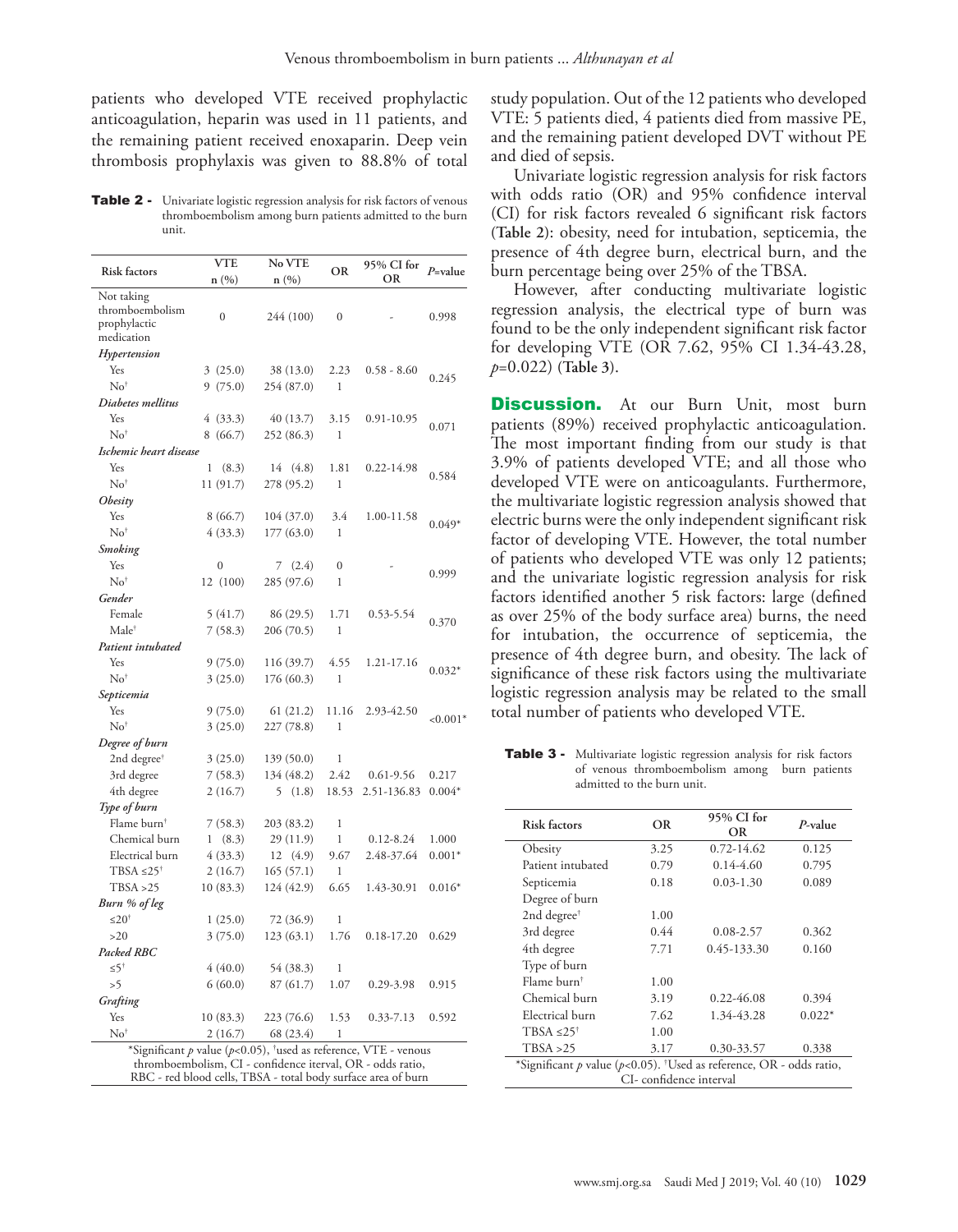Electrically injured patients have several risk factors for DVT including the presence of fourth degree burn, long ICU stays, multiple operations, and lengthened immobility.<sup>11</sup> Our study showed that an electrical burn is the most significant risk factor for developing VTE. Obesity is generally regarded as a risk factor for VTE. In literature, obese burn patients were found to have a significant risk factor for VTE in some studies; $12$ but not in others.<sup>4,10</sup> After conducting a multivariate logistic regression analysis, obesity was not found to be a significant risk factor in our study. Fourth degree burns are usually seen in electrical and chemical burns as well as in severe flame burns (usually entrapped or intoxicated patients). We did not find a study in literature that specifically considered the 4th degree burn as a risk factor. In our study, this was a risk factor using the univariate analysis. Hence, we recommend studying this factor further in a larger study population.

Septicemia by itself represents a risk factor that was not acknowledged in most previous studies.<sup>13</sup> In septicemia, Neutrophil Extracellular Traps are significantly involved in trapping bacteria in blood and providing an environment for the formation of a thrombus.[13](#page-4-2) Furthermore, burn patients who develop septicemia usually have other risk factors for VTE such as prolonged ICU stay, prolonged immobilization, and the need for intubation. In our study, septicemia was a risk factor using the univariate analysis. We also recommend studying this factor further in a larger study population.

Intubated patients usually have many risk factors that may cause them to have VTE including immobilization, sedation, the use of vasopressors, and having inserted central venous catheters.<sup>[14](#page-4-3)</sup> Prolonged intubation in burn patients is considered as a risk factor for VTE[.15,](#page-4-4)[16](#page-4-5) In our study intubation was found to be a significant factor with the univariate but not in the multivariate analysis.

Major burns (over 25% body surface area) are usually associated with several VTE risk factors such as intubation, septicemia, repeated blood transfusions, repeated surgery, and lengthened immobilization.<sup>9,[16](#page-4-5)</sup> However, other studies in literature as well as our study did not find the percentage of burn to be an independent risk factor for VTE.<sup>[4](#page-3-6)[,15](#page-4-4)</sup>

Finally, blood transfusion was not found to be a risk factor for VTE in our study. However, other studies showed that transfusing more than 4 units of blood was a significant risk factor.[4](#page-3-6)

*Study limitations.* Being retrospective and the relatively small number of patients are the limitation of the study. In addition, studying the patients of a single center limits generalization of the results.

In conclusion, the study investigated the rate and risk factors of VTE in burn patients over 7 years. It is peculiar to other studies in highlighting the presence of electrical burns as the most important risk for VTE in burn patients while taking into consideration the wide confidence interval it has due to the small number of VTE cases. The Caprini score has been validated as a predictor of VTE risk in medical and surgical patients. The score is currently in use in most hospitals. We believe that the presence of electrical burn should be added to the score when calculating the score for burn patients.

Acknowledgment. *We would like to thank the King Abdullah International Medical Research Center, Riyadh, Saudi Arabia for the English language editing.* 

## References

- <span id="page-3-0"></span> 1. [Sebastian R, Ghanem O, DiRoma F, Milner S, Price L.](https://www.sciencedirect.com/science/article/abs/pii/S0305417914002277?via%3Dihub)  [Pulmonary embolism in burns, is there an evidence based](https://www.sciencedirect.com/science/article/abs/pii/S0305417914002277?via%3Dihub)  [prophylactic recommendation? Case report and review of](https://www.sciencedirect.com/science/article/abs/pii/S0305417914002277?via%3Dihub)  literature. *Burns* [2015; 41: e4-e7.](https://www.sciencedirect.com/science/article/abs/pii/S0305417914002277?via%3Dihub)
- <span id="page-3-1"></span> 2. [Rue LW 3rd, Cioffi WG Jr, Rush R, McManus WF, Pruitt](https://www.ncbi.nlm.nih.gov/pubmed/1455888)  [BA Jr. Thromboembolic complications in thermally injured](https://www.ncbi.nlm.nih.gov/pubmed/1455888)  patients. *World J Surg* [1992; 16: 1151-1154.](https://www.ncbi.nlm.nih.gov/pubmed/1455888)
- <span id="page-3-2"></span> 3. [Abedi N, Papp A. A survey of current practice patterns in](https://www.sciencedirect.com/science/article/abs/pii/S0305417911001926?via%3Dihub)  [prophylaxis against venous thromboembolism \(VTE\) and](https://www.sciencedirect.com/science/article/abs/pii/S0305417911001926?via%3Dihub)  [gastrointestinal \(GI\) ulceration among Canadian burn centers.](https://www.sciencedirect.com/science/article/abs/pii/S0305417911001926?via%3Dihub)  *Burns* [2011; 37: 1182-1186.](https://www.sciencedirect.com/science/article/abs/pii/S0305417911001926?via%3Dihub)
- <span id="page-3-6"></span> 4. [Wibbenmeyer LA, Hoballah JJ, Amelon MJ, Chang PX,](https://insights.ovid.com/pubmed?pmid=14676666 )  [Loret de Mola RM, Lewis RD, et al. The prevalence of venous](https://insights.ovid.com/pubmed?pmid=14676666 )  [thromboembolism of the lower extremity among thermally](https://insights.ovid.com/pubmed?pmid=14676666 )  [injured patients determined by duplex sonography.](https://insights.ovid.com/pubmed?pmid=14676666 ) *J Trauma*  [2003; 55: 1162-1167.](https://insights.ovid.com/pubmed?pmid=14676666 )
- <span id="page-3-3"></span> 5. [Fecher AM, O'Mara MS, Goldfarb IW, Slater H, Garvin R,](https://www.sciencedirect.com/science/article/abs/pii/S0305417904000439?via%3Dihub)  [Birdas TJ, et al. Analysis of deep vein thrombosis in burn](https://www.sciencedirect.com/science/article/abs/pii/S0305417904000439?via%3Dihub)  patients. *Burns* [2004; 30: 591-593](https://www.sciencedirect.com/science/article/abs/pii/S0305417904000439?via%3Dihub).
- <span id="page-3-4"></span> 6. [Mullins F, Mian M, Jenkins D, Brandigi C, Shaver J, Friedman](https://academic.oup.com/jbcr/article-abstract/34/3/355/4565932?redirectedFrom=fulltext)  [B, et al. Thromboembolic complications in burn patients and](https://academic.oup.com/jbcr/article-abstract/34/3/355/4565932?redirectedFrom=fulltext)  [associated risk factors.](https://academic.oup.com/jbcr/article-abstract/34/3/355/4565932?redirectedFrom=fulltext) *J Burn Care Res* 2013; 34: 355-360.
- 7. [Barret J, Dziewulski P. Complications of the hypercoagulable](https://www.sciencedirect.com/science/article/abs/pii/S0305417906000593 )  status in burn injury. *Burns* [2006; 32: 1005-1008.](https://www.sciencedirect.com/science/article/abs/pii/S0305417906000593 )
- 8. [Pachter H, Riles T. Low dose heparin: bleeding and wound](https://www.ncbi.nlm.nih.gov/pmc/articles/PMC1396507/)  [complications in the surgical patient. A prospective randomized](https://www.ncbi.nlm.nih.gov/pmc/articles/PMC1396507/)  study. *Ann Surg* [1977; 186: 669-674.](https://www.ncbi.nlm.nih.gov/pmc/articles/PMC1396507/)
- <span id="page-3-7"></span> 9. [Satahoo S, Parikh P, Naranjo D, Davis J, Duncan R, Pizano L,](https://www.ncbi.nlm.nih.gov/pubmed/25084492)  [et al. Are burn patients really at risk for thrombotic events?](https://www.ncbi.nlm.nih.gov/pubmed/25084492) *J Burn Care Res* [2015; 36: 100-104.](https://www.ncbi.nlm.nih.gov/pubmed/25084492)
- <span id="page-3-5"></span>10. [Wahl W, Brandt M, Ahrns K, Zajkowski P, Proctor M,](https://www.ncbi.nlm.nih.gov/pubmed/11882798)  [Wakefield T, et al. Venous thrombosis incidence in burn](https://www.ncbi.nlm.nih.gov/pubmed/11882798)  [patients: Preliminary results of a prospective study.](https://www.ncbi.nlm.nih.gov/pubmed/11882798) *J Burn Care*  [2001; 23: 97-92.](https://www.ncbi.nlm.nih.gov/pubmed/11882798)